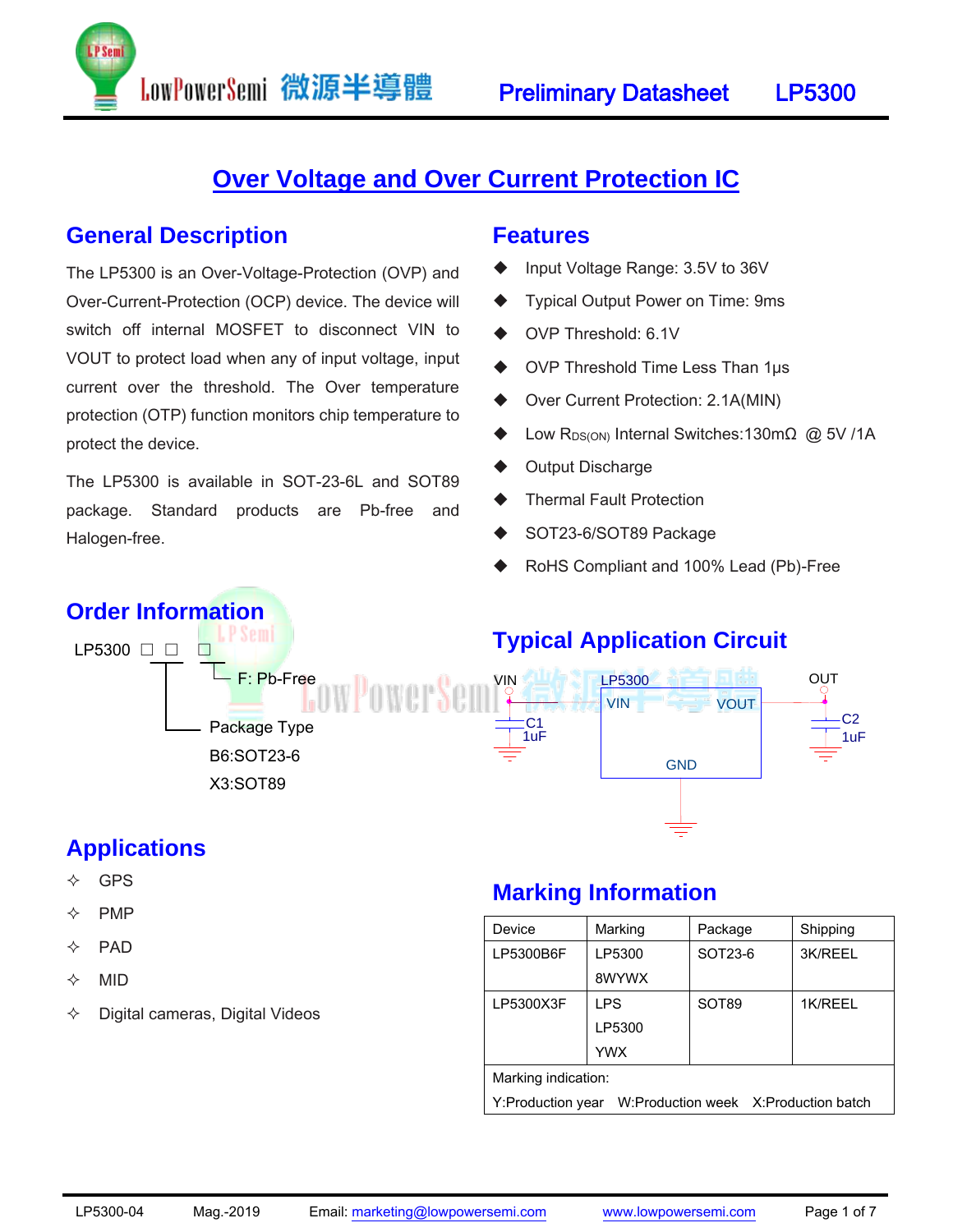

# **Functional Pin Description**



# **Pin Description**

| Pin            |              | Name        |                                                                                                                                                                                                                              |  |
|----------------|--------------|-------------|------------------------------------------------------------------------------------------------------------------------------------------------------------------------------------------------------------------------------|--|
| <b>SOT23-6</b> | <b>SOT89</b> |             | <b>Description</b>                                                                                                                                                                                                           |  |
| 1,2,5,6        | 2            | <b>GND</b>  | Ground.                                                                                                                                                                                                                      |  |
| 3              | 3            | <b>VIN</b>  | Input pin. A 1uF low ESR ceramic capacitor or larger must be connected as<br>close as to this pin. It is recommended to use 50V capacitor or according to<br><b>URA HAIVETT FROM BISC</b><br><b>I</b> UU III<br>application. |  |
| 4              | 1            | <b>VOUT</b> | Output pin.                                                                                                                                                                                                                  |  |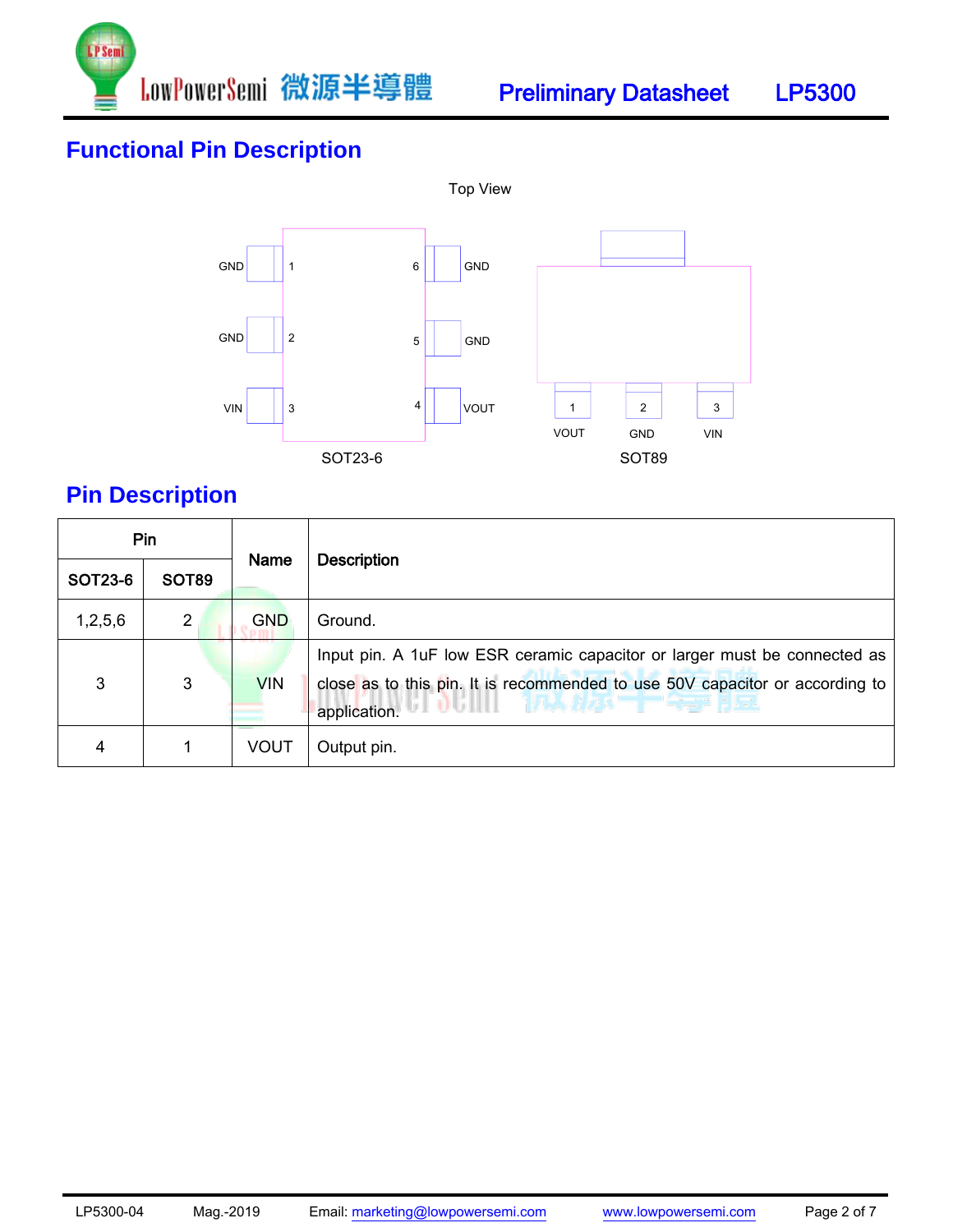

## **Function Diagram**



# **Absolute Maximum Ratings Note 1**

| ☆ Input Voltage to GND                                  | 36V             |
|---------------------------------------------------------|-----------------|
| $\Leftrightarrow$ Output Voltage to GND                 | 6.5V            |
|                                                         | $150^{\circ}$ C |
| ☆ Maximum Soldering Temperature (at leads, 10 sec) ---- | 260°C.          |

Note 1. Stresses beyond those listed under "Absolute Maximum Ratings" may cause permanent damage to the device. These are stress ratings only, and functional operation of the device at these or any other conditions beyond those indicated in the operational sections of the specifications is not implied. Exposure to absolute maximum rating conditions for extended periods may affect device reliability.

## **Thermal Information**

# **ESD Susceptibility**

|   | $\Diamond$ HBM(Human Body Mode) | 2K V |
|---|---------------------------------|------|
| ✧ | MM(Machine Mode)                | 200V |

## **Recommended Operating Conditions**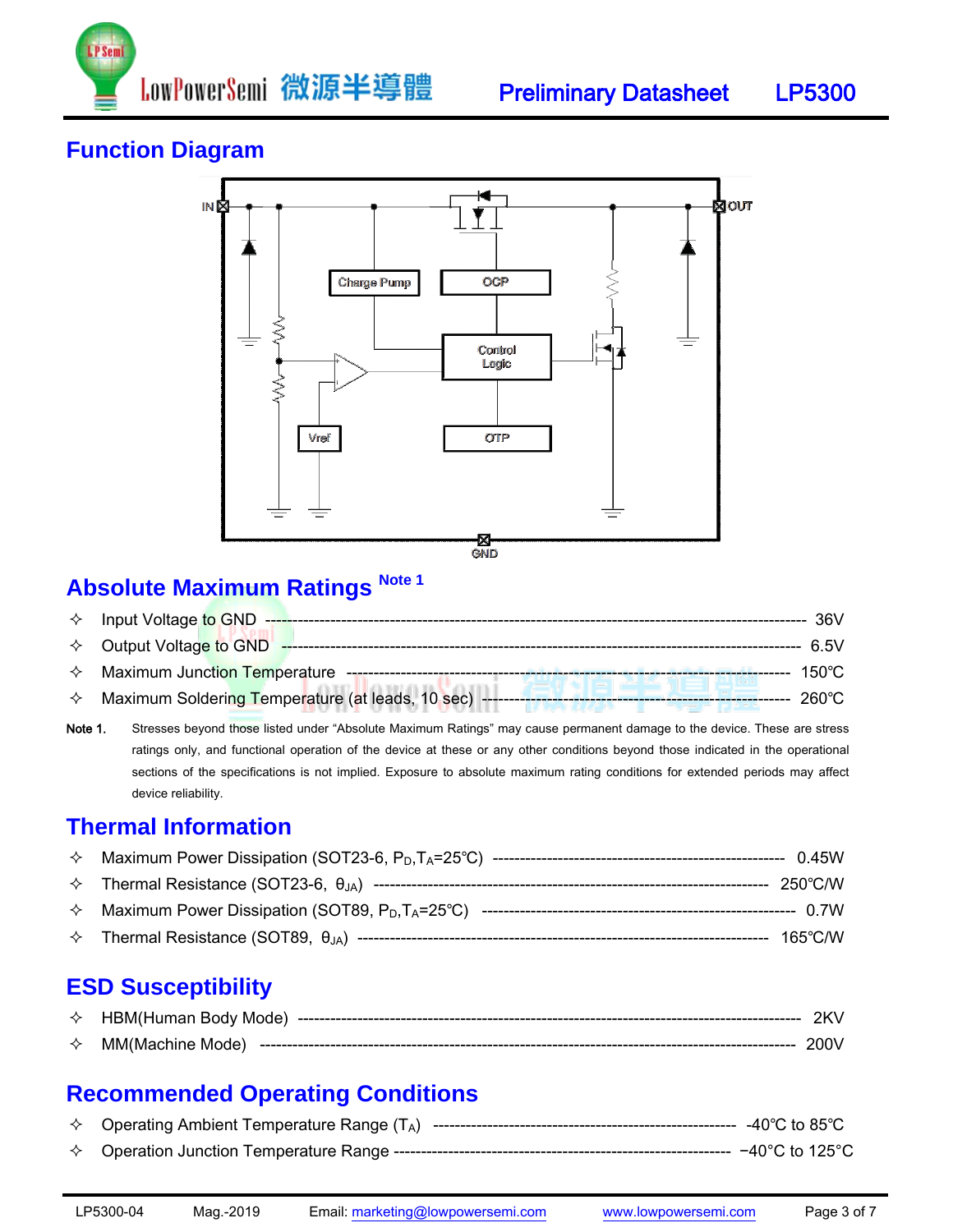

# **Electrical Characteristics**

#### TA=25℃, unless otherwise noted

| Symbol                                   | Parameter                           | Condition                                                                                     | Min | <b>Typ</b> | Max | <b>Units</b> |  |
|------------------------------------------|-------------------------------------|-----------------------------------------------------------------------------------------------|-----|------------|-----|--------------|--|
| DC characteristics and Power-ON-Reset    |                                     |                                                                                               |     |            |     |              |  |
| $V_{IN}$                                 | Input Voltage                       |                                                                                               | 3.5 |            | 36  | $\vee$       |  |
| $I_{\rm Q}$                              | Input quiescent current             | $V_{IN} = 5V$ , $I_{OUT} = 0A$                                                                |     | 80         |     | μA           |  |
| R <sub>ON</sub>                          | VIN-to-VOUT ON resistance           | $V_{IN} = 5V$ , $I_{OUT} = 1A$                                                                |     | 130        | 145 | $m\Omega$    |  |
| RDISCHARGE                               | Output discharge resistance         |                                                                                               |     | 3.6        |     | KΩ           |  |
| <b>UVLO</b>                              | Under voltage lock out threshold    | $V_{IN}$ increasing from 0~3V                                                                 | 2.6 | 2.8        | 3   | $\vee$       |  |
| V <sub>HYS-UVLO</sub>                    | Under voltage lock out hysteresis   | $V_{IN}$ decreasing from $3\negmedspace\negmedspace\negmedspace\negmedspace\negthinspace\sim$ |     | 150        |     | mV           |  |
| <b>T</b> <sub>ON</sub>                   | Output power-on time                | $V_{IN} = 0 \rightarrow 5V$ to output ON                                                      |     | 9          |     | ms           |  |
|                                          | Input Over-Voltage-Protection (OVP) |                                                                                               |     |            |     |              |  |
| Vove                                     | <b>OVP</b> threshold                | V <sub>IN</sub> increasing from 5~7V                                                          | 5.8 | 6.1        | 6.4 | $\vee$       |  |
| V <sub>HYS-OVP</sub>                     | <b>OVP</b> hysteresis               | V <sub>IN</sub> decreasing from 7~5V                                                          |     | 300        |     | mV           |  |
| <b>Tovp</b>                              | <b>OVP</b> active time              | $V_{IN} = 5 \rightarrow 10V$                                                                  |     |            | 1   | μs           |  |
| $T_{ON(OVP)}$                            | OVP recovery time                   | $V_{IN}$ =10→5V to output ON                                                                  |     | 9          |     | ms           |  |
|                                          | Input Over-Current-Protection (OCP) |                                                                                               |     |            |     |              |  |
| $I_{OCP}$                                | <b>OCP</b> threshold                |                                                                                               | 2.1 | 2.5        |     | A            |  |
| tocp                                     | OCP active time                     |                                                                                               |     | 30         |     | ms           |  |
| $t_{ON(OCP)}$                            | OCP recovery time                   |                                                                                               |     | 1          |     | s            |  |
| <b>Over-Temperature-Protection (OTP)</b> |                                     |                                                                                               |     |            |     |              |  |
| <b>T</b> <sub>OTP</sub>                  | OTP threshold                       |                                                                                               |     | 150        |     | $^{\circ}C$  |  |
| T <sub>OTP_HYS</sub>                     | OTP hysteresis                      |                                                                                               |     | 20         |     | $^{\circ}C$  |  |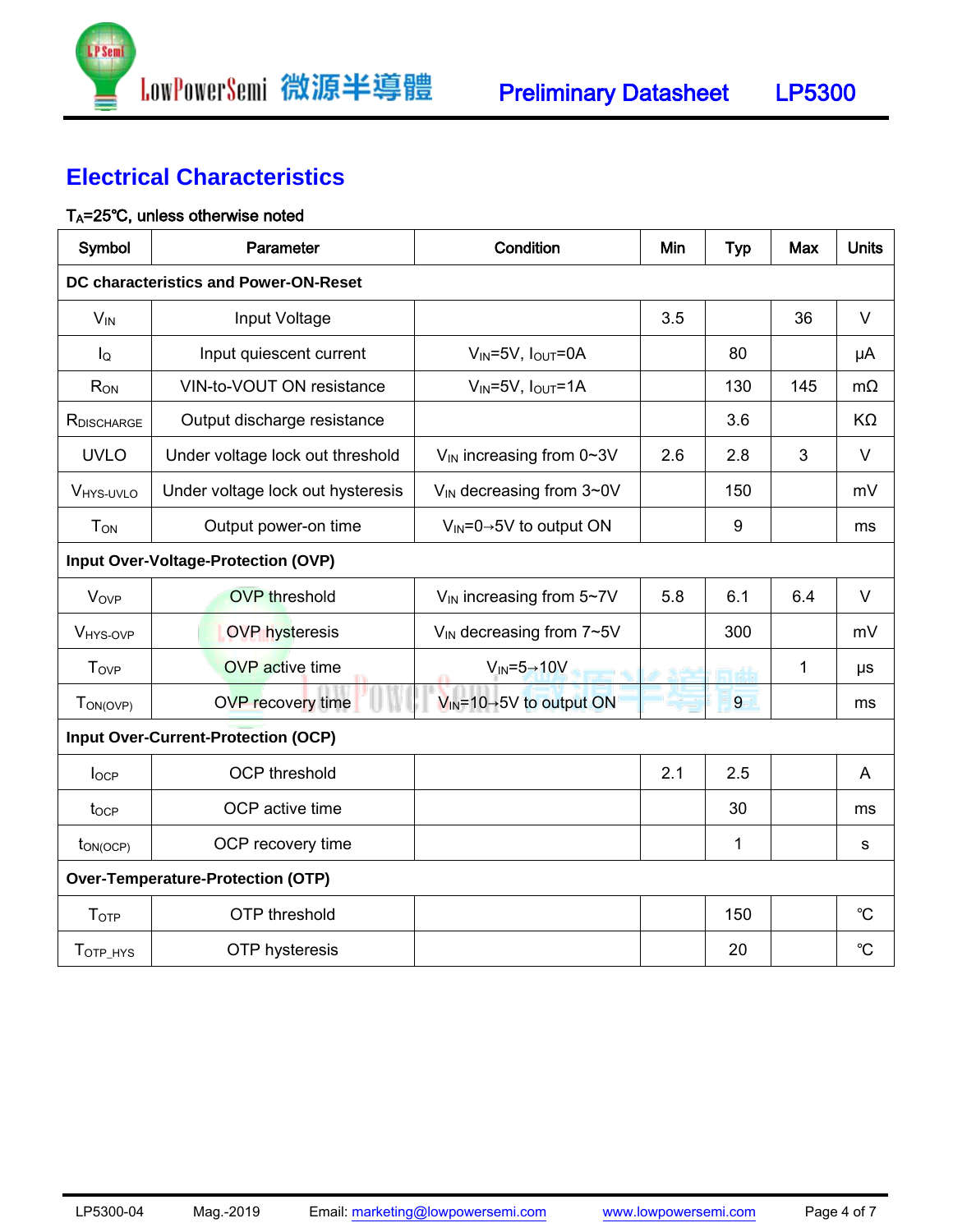

# **Typical Operating Characteristics**

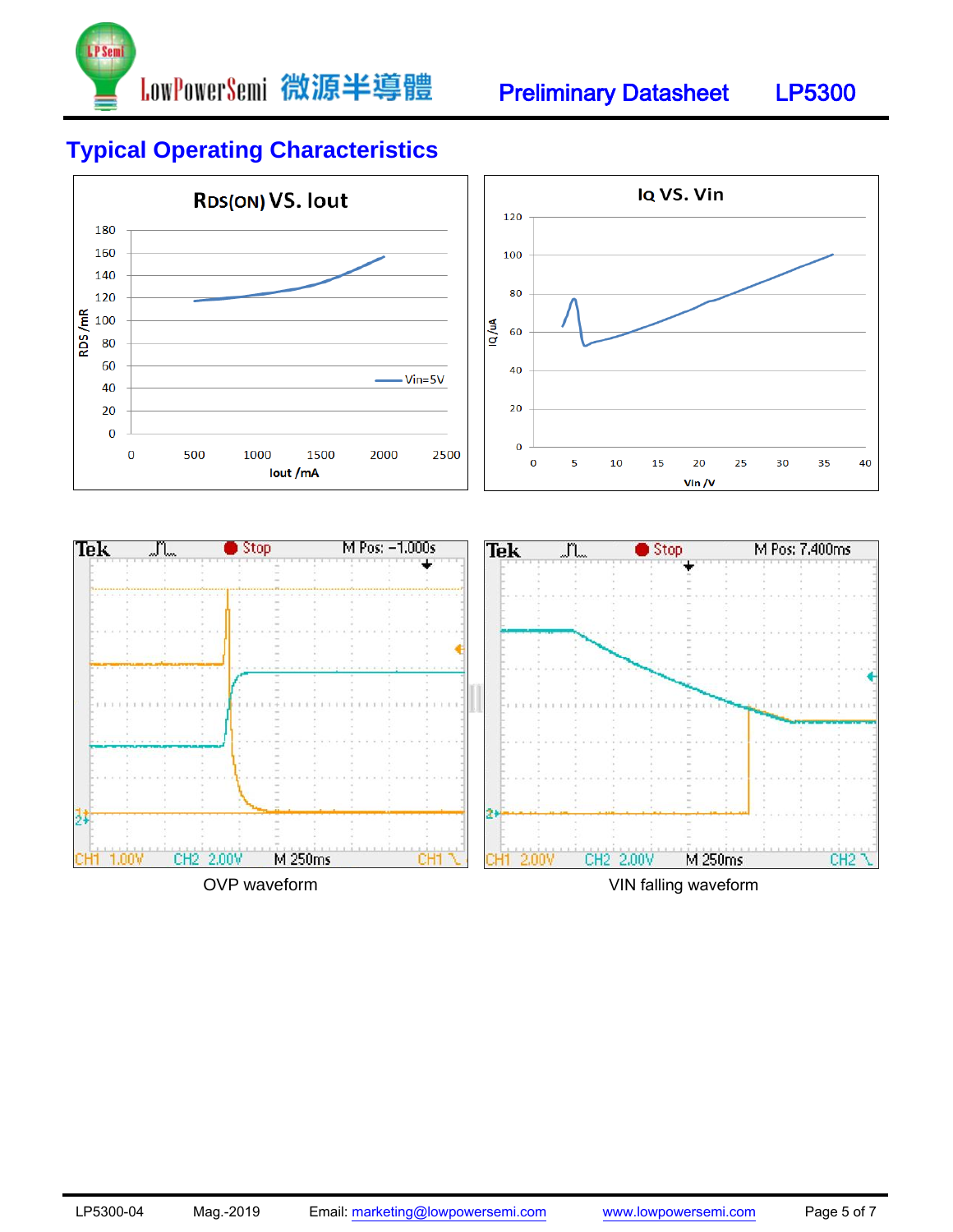

# **Packaging Information**

SOT23-6



| Symbol | <b>Dimensions In Millimeters</b> |       | Dimensions In Inches |       |  |
|--------|----------------------------------|-------|----------------------|-------|--|
|        | Min                              | Max   | Min                  | Max   |  |
| Α      | 0.889                            | 1.295 | 0.031                | 0.051 |  |
| A1     | 0.000                            | 0.152 | 0.000                | 0.006 |  |
| B      | 1.397                            | 1.803 | 0.055                | 0.071 |  |
| b      | 0.250                            | 0.560 | 0.010                | 0.022 |  |
| С      | 2.591                            | 2.997 | 0.102                | 0.118 |  |
| D      | 2.692                            | 3.099 | 0.106                | 0.122 |  |
| е      | 0.838                            | 1.041 | 0.033                | 0.041 |  |
| Η      | 0.080                            | 0.254 | 0.003                | 0.010 |  |
|        | 0.300                            | 0.610 | 0.012                | 0.024 |  |

SOT-23-6 Surface Mount Package